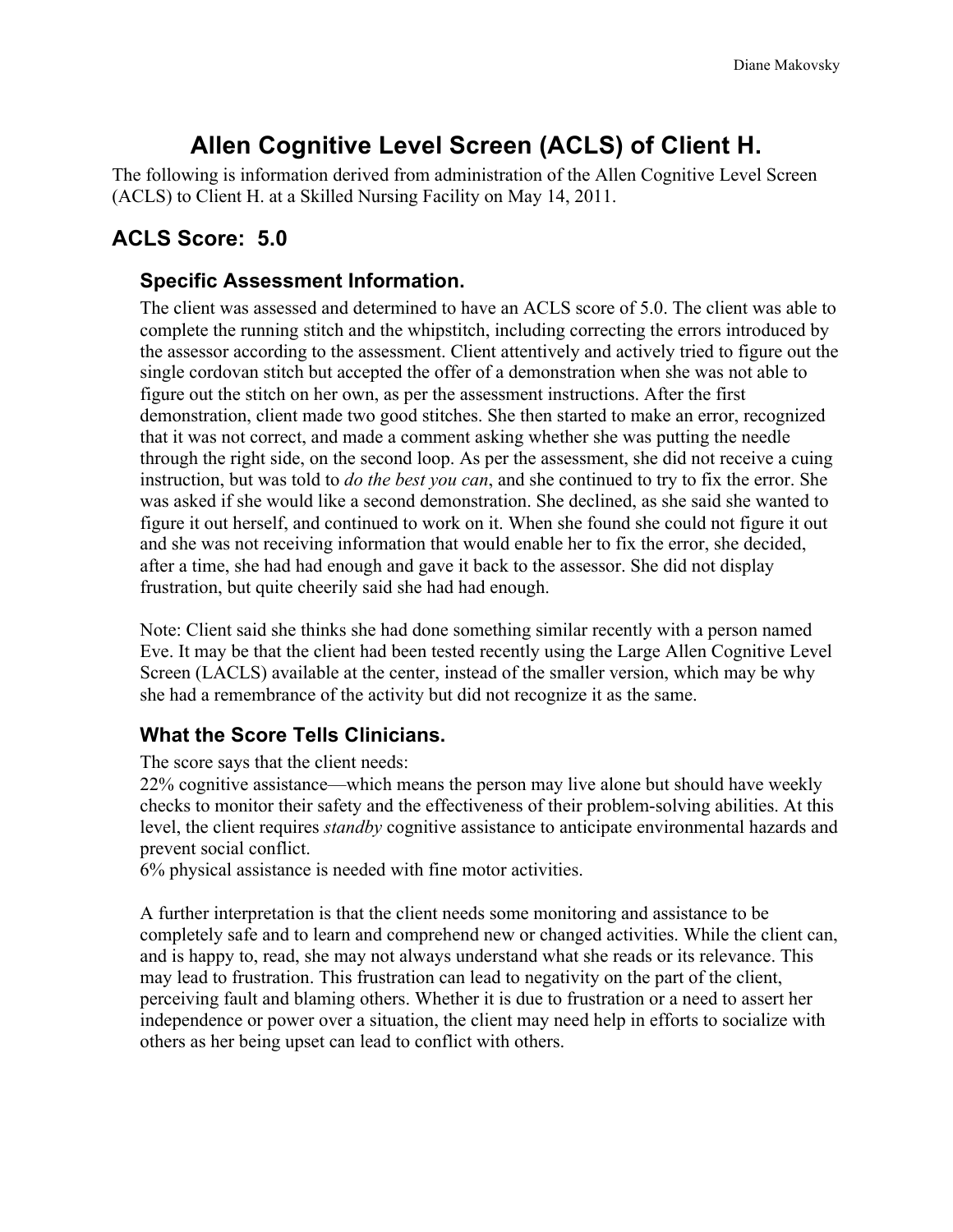## **How Knowing the Score Can Help Family/Caregivers.**

By knowing the client's level of cognitive functioning, the therapist will be able to explain to family members and caregivers how a client may react or perceive things. By understanding the client's cognitive abilities, and resultant behaviors, the family and caregivers will be better able to adjust their expectations and adjust activities and interaction to the right level, so as not to cause further frustration or misunderstanding.

With an ACLS score of 5.0, the client is able to pay attention to the passage of time, can observe three-dimensional designs, and is aware of people's faces and facial expressions. She is able to use fine motor skills, as demonstrated by both the ACLS and, separately observed, her ability to set up and do jigsaw puzzles. The client may read only portions of instructions, and may blame others when errors occur. This is because while her cognitive skill may affect her ability to comprehend what she is reading.

#### **Recommendations.**

To manage new activities or make adaptations to routines, the client should not be expected to master new activities on her own but should receive assistance in using written directions. Even better would be demonstrations of new actions and making the client aware of any potential safety hazards or possible issues. Trial-and-error problem solving can be effective with this client, as can providing a longer-than-usual amount of time for the client to solve any problem. She may become frustrated in some activities, and may refuse to participate. Client shows regard for authority, power, or honor, while at the same time trying to assert her individual rights. She will be unhappy with those whom she feels are challenging or threatening her independence.

Client does not enjoy or stick to tasks that she deems tedious, which may mean that she needs effective *standby* assistance to stay on task for items she does not want to do. It is important to provide feedback and cuing when the client is finding something too difficult or frustrating because if this happens she will likely abandon the task. To help the client test reality, point out examples of illogical, unacceptable, or provocative behavior, and illustrate the damaging effects the behavior can bring, such as getting angry and argumentative in social situations.

Client may not observe some items, such as crumbs and spills when cleaning up, but will adjust when cued. She may need help complying with dietary restrictions. For example, the client is on a low-salt diet, so instead of saying avoid salt, be more concrete in telling her the items she should not eat. Client may not always conform to social proprieties, so be concrete and specific when making suggestions. For example, instead of saying an outfit is not appropriate for an occasion, point out that it is soiled, suggest it may need washing, and instruct or advise her to choose another outfit. She may not notice that some things may pose or are safety hazards. An example might be spills on the floor. Point them out directly and concretely. Remind the client to go to the bathroom, so as to avoid accidents.

To improve social relations, supervise the client when doing a new activity, in order to avoid frustration, outbursts, blame, and conflict. Post simple signs and reminders. Client should not be expected to manage medication. Provide the client correct medications directly.